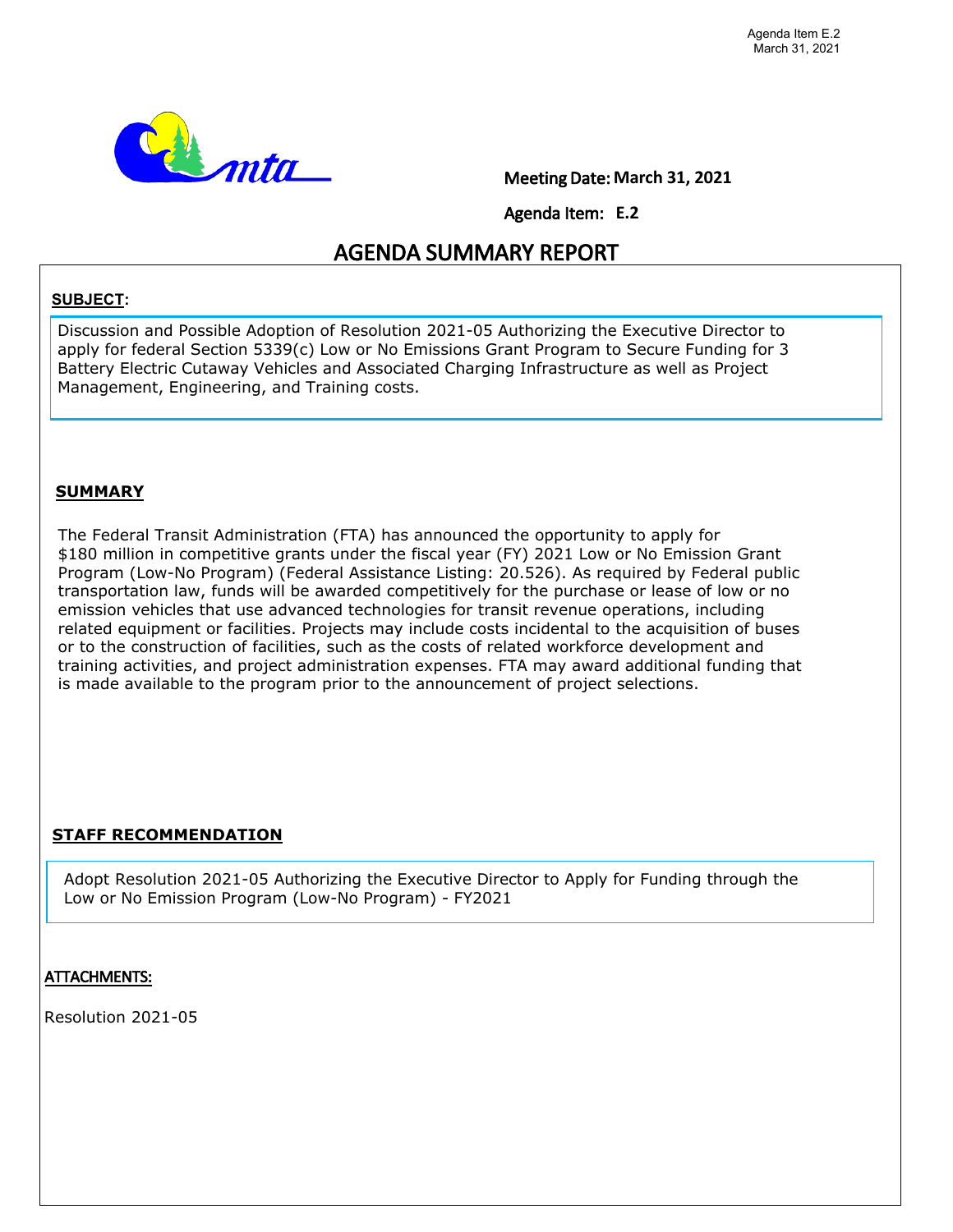

#### **RESOLUTION NO. 2021-05**

**RESOLUTION OF THE BOARD OF THE DIRECTORS OF THE MENDOCINO TRANSIT AUTHORITY (MTA), APPROVING THE FILING OF AN APPLICATION WITH THE FEDERAL TRANSIT ADMINISTRATION ("FTA") FOR THE PURPOSE OF ACQUIRING FEDERAL TITLE 49, SECTION 5339(c) CAPITAL FUNDING TO ACQUIRE THREE (3) BATTERY ELECTRIC BUSES AND ASSOCIATED CHARGINGINFRASTRUCTURE.**

**WHEREAS**, Chapter 53 of Title 49 of the United States Code (formerly the Federal Transit Act of 1964, as amended), makes financial aid available to eligible transit agencies or units of local government showing a substantial effort toward the preservation, improvement and operation of mass transit systems; and,

**WHEREAS,** the MTA is authorized to provide public transportation under the Mendocino Transit Authority Joint Powers Agreement and is eligible to receive federal grant funds under United States Code, Title 49, Section 5307 ("Section 5307") for transit operating and capital projects and Section 5339(c); and,

**WHEREAS**, the MTA Board of Directors has been briefed on the costs and benefits associated with battery electric buses; and,

**WHEREAS**, federal Section 5339(c) grant agreements for financial assistance will impose certain obligations on MTA including the obligation to provide the necessary local share of the Project's costs; and,

**WHEREAS**, MTA intends to comply with all FTA requirements for financial assistance for the Project and to submit any necessary certificates, assurances and other documents to that effect;

#### **NOW, THEREFORE, BE IT RESOLVED BY THE BOARD OF DIRECTORS OF THE MENDOCINO TRANSIT AUTHORITY**, as follows:

- That MTA shall commit up to \$406,000 as part of the Project's local match through the use of Capital Reserve funds and MTA shall use \$180,000 in CA HVIP Rebate Vouchers if available for a total match of 20%.
- 2. That the Executive Director, or designee, be authorized to approve to file for the federal Section 5339(c) Low or No Emissions Grant Program to secure funding for three (3) battery electric bus and associated charging infrastructure as well as project management, engineering and training costs.